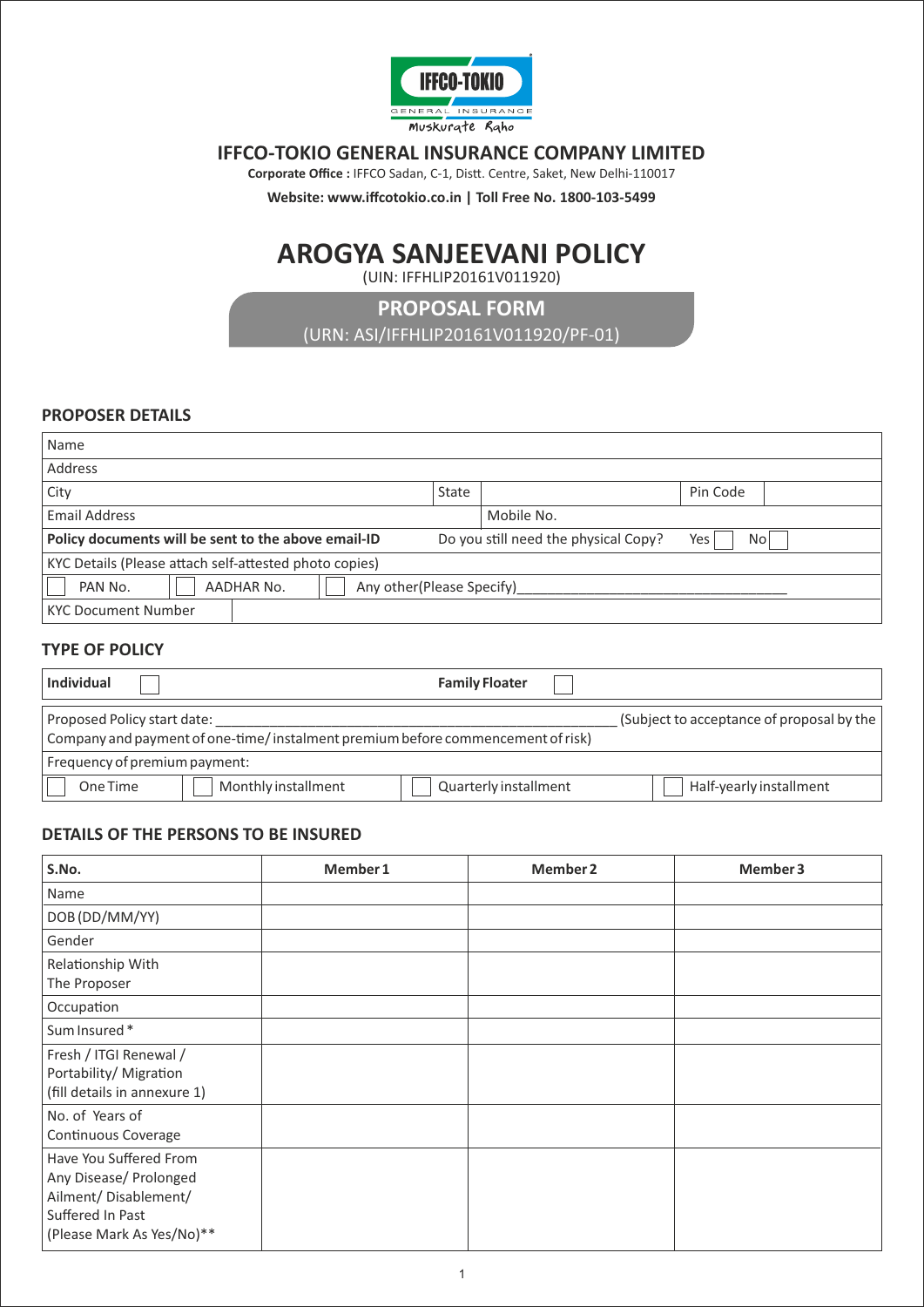## **DETAILS OF THE PERSONS TO BE INSURED**

| S.No.                                                                                                                      | Member 4 | Member 5 | Member 6 |
|----------------------------------------------------------------------------------------------------------------------------|----------|----------|----------|
| Name                                                                                                                       |          |          |          |
| DOB (DD/MM/YY)                                                                                                             |          |          |          |
| Gender                                                                                                                     |          |          |          |
| Relationship With<br>The Proposer                                                                                          |          |          |          |
| Occupation                                                                                                                 |          |          |          |
| Sum Insured*                                                                                                               |          |          |          |
| Fresh / ITGI Renewal /<br>Portability/ Migration<br>(fill details in annexure 1)                                           |          |          |          |
| No. of Years of<br>Continuous Coverage                                                                                     |          |          |          |
| Have You Suffered From<br>Any Disease/ Prolonged<br>Ailment/ Disablement/<br>Suffered In Past<br>(Please Mark As Yes/No)** |          |          |          |

(\* For Floater Policy mention sum insured against any one member.)

(\*\*please fill details in annexure 2)

**NOMINATION:** In the event of death of the proposer, any payment due under the policy shall become payable to the nominee proposed in this form and the receipt of the proceeds by such nominee would be sufficient discharge to the Company. Nominee for all other persons proposed to be insured shall be the proposer himself/herself. The following section is to be filled by the proposer:

| <b>Nominee Name</b> | Relationship | <b>Address and Contact details of Nominee</b> | % |
|---------------------|--------------|-----------------------------------------------|---|
|                     |              |                                               |   |
|                     |              |                                               |   |
|                     |              |                                               |   |

Other Details:

- a. Do you hold any other insurance policy from IFFCO-Tokio GIC Ltd? If yes, kindly provide policy no. and expiry date
- b. Are you an employee of IFFCO-Tokio GIC Ltd? (Please mention employee code.)
- c. Are you covered under a group health policy of IFFCO-Tokio GIC Ltd?

#### **DECLARATION**

- 1. I hereby declare, on my behalf and on behalf of all persons proposed to be insured, that the above statements, answers and/or particulars given by me are true and complete in all respects to the best of my knowledge and that I am authorized to propose on behalf of these other persons.
- 2. I understand that the information provided by me will form the basis of the insurance policy, is subject to the Board approved underwriting policy of the insurer and that the policy will come into force only after full payment of the premium chargeable.
- 3. I further declare that I will notify in writing any change occurring in the occupation or general health of the life to be insured/proposer after the proposal has been submitted but before communication of the risk acceptance by the company.
- 4. I declare that I consent to the company seeking medical information from any doctor or hospital who/which at anytime has attended on the person to be insured/proposer or from any past or present employer concerning anything which affects the physical or mental health of the person to be insured/proposer and seeking information from any insurer to whom an application for insurance on the person to be insured /proposer has been made for the purpose of underwriting the proposal and/or claim settlement.
- 5. I authorize the company to share information pertaining to my proposal including the medical records of the insured/proposer for the sole purpose of underwriting the proposal and/or claims settlement and with any Governmental and/or Regulatory authority.
- 6. I, hereby declare and warrant that the above statements are true and complete. I agree that this proposal shall form the basis of the contract should the insurance be effected. If after the insurance is affected, it is found that the statements, answers or particulars stated in the proposal form and its questionnaires are incorrect or untrue in any respect, the insurance company shall incur no liability under this insurance.
- 7. I have read the prospectus/sales literature and am willing to accept the coverage subject to the terms, conditions and exceptions prescribed by the insurance company therein. The policy Coverage and exclusions, Rates, terms & Conditions have been explained to me in my language and have been understood by me.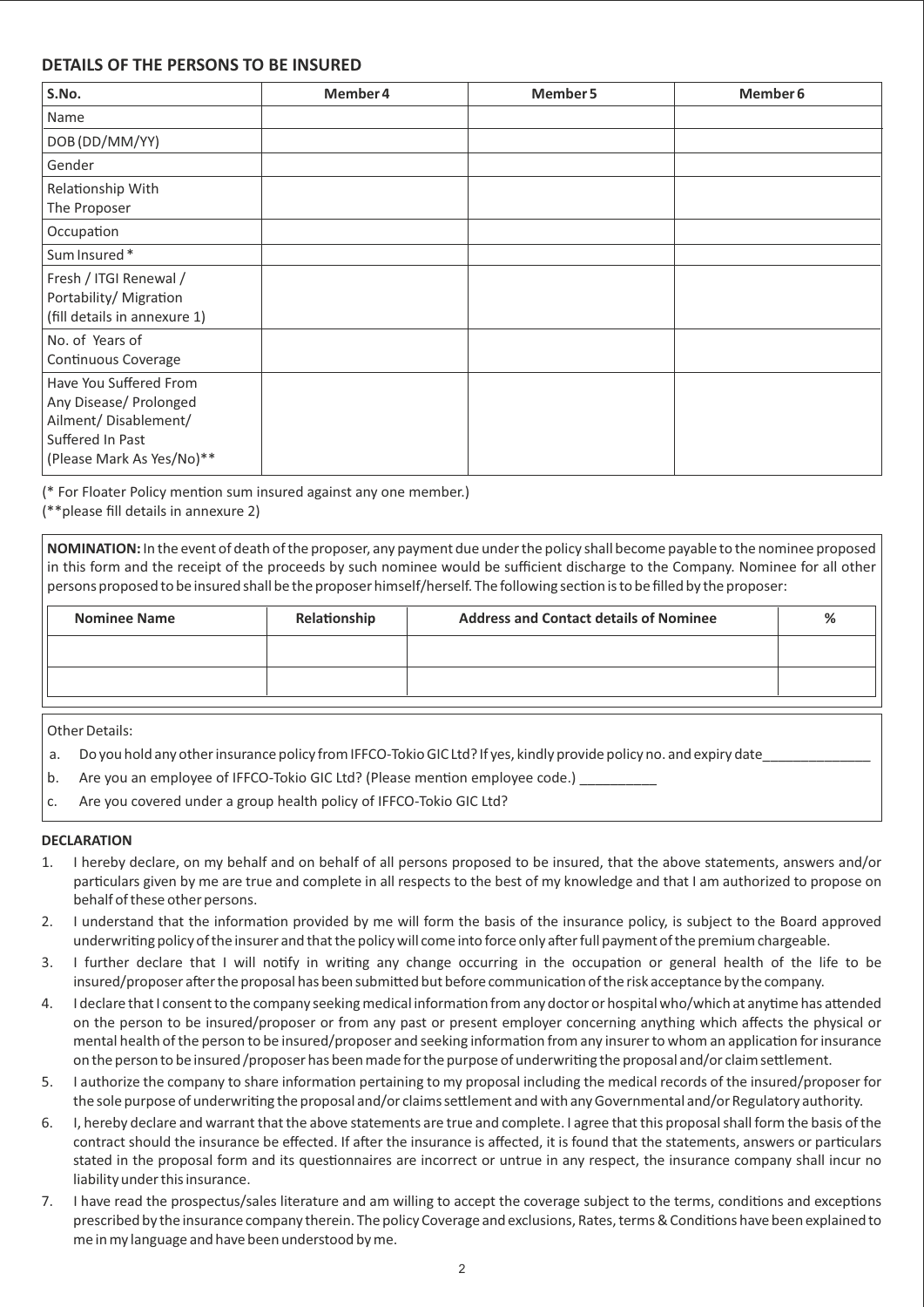8. I, on my behalf and on behalf of all persons proposed to be insured, agree that based on the declarations in' details of persons to be covered' (on Any Disease/ Prolonged Ailment/ Disablement/ Suffered In Past) of this proposal form, certain diseases as decided by the company and mentioned in Annexure - 4 of this proposal form shall be permanently excluded.

\_\_\_\_\_\_\_\_\_\_\_\_\_\_\_\_\_\_\_\_\_\_\_ \_\_\_\_\_\_\_\_\_\_\_\_\_\_\_\_\_\_\_\_\_\_\_

\_\_\_\_\_\_\_\_\_\_\_\_\_\_\_\_\_\_\_\_\_\_\_ \_\_\_\_\_\_\_\_\_\_\_\_\_\_\_\_\_\_\_\_\_\_\_

Date Signature of Proposer: Signature of Proposer: Signature of the witness

Place: Name of Proposer: Name and address of the witness

#### **NOTE:**

- Insurance Company reserves the right to seek additional information, diagnostic reports, Certificate from a doctor etc any time before the acceptance of the proposal / inception of cover.
- Company will reimburse 50% of the cost of prescribed tests, in case the proposal is accepted.
- Acceptance of the proposal is purely at the discretion of Insurance Company.
- Insurance company may accept the proposal at revised terms and / or rates. In such case the Insured reserves the right to decline before commencement of policy.
- Insured has a free-look period of 15 days from the inception of the policy subject to the guidelines of IRDA
- Submission of this proposal does not entail the proposer any rights. The liability of the insurer commences only after the proposal is accepted by the Insurer, payment of premium before commencement of risk and/or the date of inception of risk mentioned in the policy (whichever is later).

## **SECTION 41 OF THE INSURANCE ACT 1938**

#### **PROHIBITION OF REBATES**

Payment of rebates is expressly prohibited under Section 41 of the Insurance Act, 1938.

- 1. No person shall allow or offer to allow either directly or indirectly as an inducement to any person to take or renew or continue an insurance in respect of any kind of risk relating to lives or property in India, any rebate of the whole or part of the commission payable or any rebate of the premium shown on the policy, nor shall any person taking out or renewing or continuing a policy accept any rebate, except such rebate as may be allowed in accordance with the published prospectus or tables of the Insurer. Provided that acceptance by an insurance agent of commission in connection with a policy of life insurance taken out by himself on his own life shall not be deemed to be acceptance of a rebate of premium within the meaning of this sub section if at the time of such acceptance the insurance agent satisfies the prescribed conditions establishing that he is a bona fide insurance agent employed by the insurer.
- 2. Any person making default in complying with the provisions of this section shall be liable for a penalty which may extend to ten Lakhrupees."

## **AGENT'S DECLARATION**

I, \_\_\_\_\_\_\_\_\_\_\_\_\_\_\_\_\_\_\_\_\_\_\_\_\_\_\_\_\_\_\_\_\_\_\_\_\_\_\_\_\_\_\_\_\_\_\_\_\_\_\_\_\_\_\_\_(Full Name) in the capacity of Insurance Advisor/ Specified Person of the Corporate Agent/Authorized employee of the Broker/Relationship Officer, do hereby declare that I have explained (in vernacular/local language as well) to the proposer all the contents of this Proposal Form including the nature of the question(s), statement(s), information and response(s) submitted by him/her. Any detail submitted through this proposal form will be considered as the basis of the Contract of Insurance between the Insurer and the Proposer, subject to the acceptance of the proposal. I have further explained that in case of any untrue statement(s)/information/misrepresentation is/are contained in this Proposal Form/including addendum(s), affidavits, statements, submissions, furnished/to be furnished, the Company shall have the right to reject the proposal or limit benefits under the policy at its sole discretion. Also, in case of non-disclosure of any material fact, the policy issued to his/her favor based on the Proposal form may be treated by the Company as null and void and all premiums paid under the Policy may be forfeited by the company.

Signature of the Advisor/Corporate Agent/Broker/Relationship Officer) \_\_

License No. and Agency Code/Broker Code/ Employee No.

\_\_\_\_\_\_\_\_\_\_\_\_\_\_\_\_\_\_\_\_\_\_\_\_\_\_\_\_ Date: Cases and Contract Place: Place: Place: Signature of Agent Contract Place: Signature of Agent Contract Place:

## **ADD PAYMENT DETAILS (PLEASE FILL DETAILS IN ANNEXURE 3)**

| <b>For Office Use Only</b>                                      | <b>OFFICE CODE:</b>                       |
|-----------------------------------------------------------------|-------------------------------------------|
| <b>Checklist:</b>                                               |                                           |
| Date of Acceptance:                                             |                                           |
| <b>Medical Reports attached</b><br>Yes<br>No.                   |                                           |
| Approving Authority (SBU/ Regional Office/<br>Corporate Office) |                                           |
| Approval /E-mail Approval attached<br>Yes<br>No                 |                                           |
|                                                                 |                                           |
|                                                                 |                                           |
| Name of the Accepting Officer                                   | <b>Signature of the Accepting Officer</b> |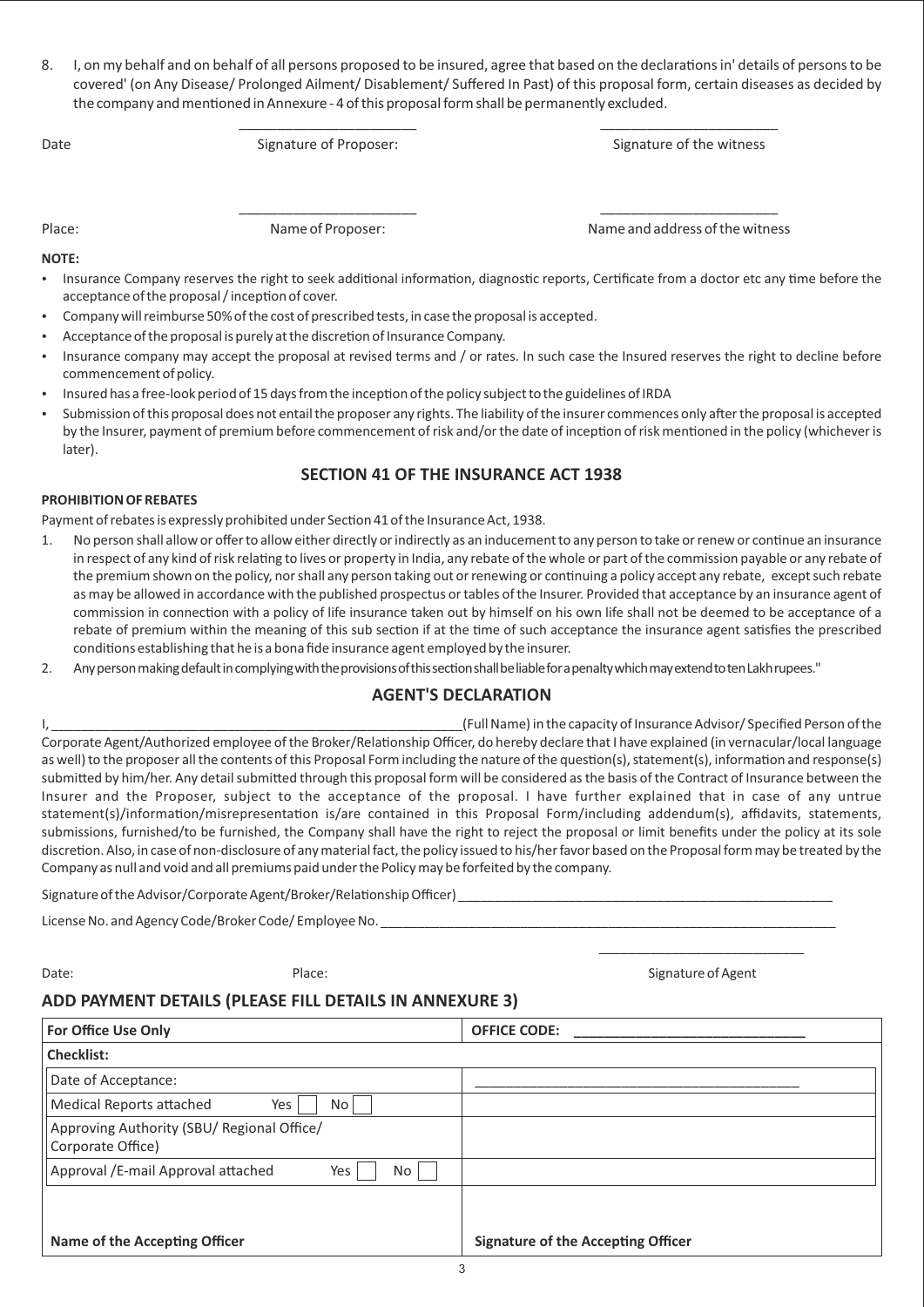## **ANNEXURE 1:**

Details of present/previous medical insurance like Individual or Group Mediclaim, Cancer Policy, Critical Illness or any other Policy for any of the Insured Person. (Please use additional sheets if required)

# **DETAILS OF THE PERSONS TO BE INSURED**

| S. No.                                  | <b>Member 1</b> | <b>Member 2</b> | <b>Member 3</b> | <b>Member 4</b> |
|-----------------------------------------|-----------------|-----------------|-----------------|-----------------|
| Name of Insured Person                  |                 |                 |                 |                 |
| Policy No.                              |                 |                 |                 |                 |
| Type of Policy<br>(Group/Retail/Others) |                 |                 |                 |                 |
| Name of Insurance Co.                   |                 |                 |                 |                 |
| Sum Insured                             |                 |                 |                 |                 |
| Period of Insurance From                |                 |                 |                 |                 |
| Period of Insurance To                  |                 |                 |                 |                 |
| Cumulative Bonus, if any                |                 |                 |                 |                 |
| Date of claim                           |                 |                 |                 |                 |
| Nature and Description<br>of claim      |                 |                 |                 |                 |
| Amount of claim                         |                 |                 |                 |                 |

# **ANNEXURE 2:**

2.1 Medical History: Please tick if the answer is YES (to be filled for each member separately):

|               | Section A : Have any of the persons proposed to be insured ever suffered from/<br>are currently suffering from any of the following : | <b>Member Name</b> |
|---------------|---------------------------------------------------------------------------------------------------------------------------------------|--------------------|
| $\mathsf{i}.$ | High or low blood pressure                                                                                                            |                    |
| ii.           | <b>Diabetes</b>                                                                                                                       |                    |
| iii.          | Chest pain, Ischemic heart disease or any other Heart disorder, Valve Related Disorder                                                |                    |
| iv.           | Arthritis, Spondylosis or any other disorder of the muscle/bone/joint likeligament/<br>meniscus tear etc.                             |                    |
| V.            | DUB, Fibroid, Cyst/Fibro adenoma or any other Gynaecological/Breast disorder                                                          |                    |
| vi.           | Asthma / COPD or any other lung/Breathing disorder                                                                                    |                    |
| vii.          | Tuberculosis                                                                                                                          |                    |
|               | viii. Ulcer (stomach/duodenal), hepatitis, cirrhosis or any other Digestive or Liver/<br>Gall bladder Disorder                        |                    |
| ix.           | Renal failure, Kidney /ureteric stone or any other Kidney/Urinary tract or Prostate disorder                                          |                    |
| х.            | Dizziness, Stroke, Epilepsy(fits), Paralysis or other brain/ nervous system disorder/<br>Multiple Sclerosis                           |                    |
| xi.           | Thyroid disorder or any other endocrine disorder                                                                                      |                    |
| xii.          | Tumor-benign or malignant, any ulcer/growth/cyst / mass or cancer                                                                     |                    |
|               | xiii. Diseases of the Nose/Ear/Throat/Teeth/ Eye (please mention Diopters for refractive errors                                       |                    |
| xiv.          | HIV/AIDS or sexually transmitted diseases or any immune system disorder                                                               |                    |
| XV.           | Anaemia, Leukaemia or any other blood/lymphatic system disorder                                                                       |                    |
|               | xvi. Psychiatric/Mental illnesses or Sleep disorder                                                                                   |                    |
|               | xvii. Any Congenital / Genetic disorders                                                                                              |                    |
|               | xviii. Undertaken any surgery or a surgery been advised in the last 10 years or is a surgery<br>still pending                         |                    |
|               | xix. Undertaken any lab/blood tests, imaging tests viz. scans/MRI in the last 5 years                                                 |                    |
| XX.           | Been under any regular medication (self/ prescribed)                                                                                  |                    |
|               | xxi. Any other ailment / injury / sickness for which underwent treatment or undergoing/<br>contemplating                              |                    |
|               | xxii. Any type of organ transplanted                                                                                                  |                    |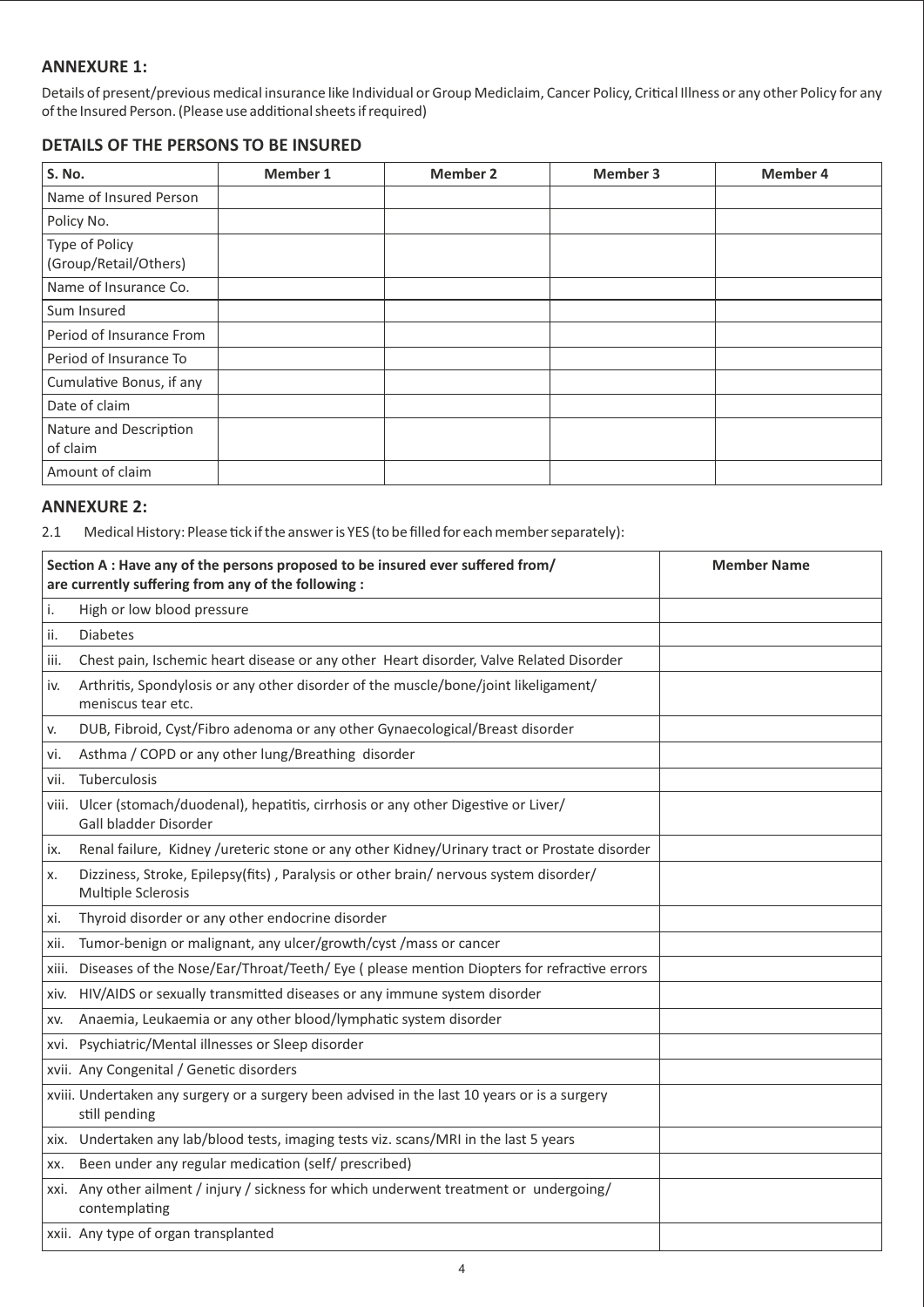2.2 If your answer is YES, to any of the questions above, please provide details in the Table given below (Please use additional sheets if required)

| <b>S. No.</b> | Name of the person<br>to be insured | Name of disease/<br>injury | Treatment/medication<br>received /receiving | Name of the<br><b>Treating Doctor</b> | <b>Since When</b> | <b>Whether fully</b><br>cured? |
|---------------|-------------------------------------|----------------------------|---------------------------------------------|---------------------------------------|-------------------|--------------------------------|
|               |                                     |                            |                                             |                                       |                   |                                |
|               |                                     |                            |                                             |                                       |                   |                                |
|               |                                     |                            |                                             |                                       |                   |                                |

## **ANNEXURE 3:**

| <b>PAYMENT DETAILS:</b> |                                                     |               |                       |                      |  |  |
|-------------------------|-----------------------------------------------------|---------------|-----------------------|----------------------|--|--|
| Mode of payment.        |                                                     | <b>CHEQUE</b> | DD No.                | Transaction ID.      |  |  |
| <b>Bank</b>             | Date                                                |               |                       | Rs. (Including Tax)  |  |  |
|                         | <b>BANK DETAILS TO RECEIVE PAYMENT FROM INSURER</b> |               |                       |                      |  |  |
| Payee Name              |                                                     |               |                       |                      |  |  |
| Account No.             |                                                     |               |                       | IFSC/NEFT/RTGS Code: |  |  |
| <b>Bank Name:</b>       |                                                     |               | <b>Branch Address</b> |                      |  |  |

## **ANNEXURE 4:**

| Sr. No.        | <b>Disease</b>                                                                 | <b>ICD Code</b>                                                                                                                                                                                                                                                                                                                                                                                                                                                                                                                                                                                                                                                                                                                                                                                                                                                                                                                                                                                                                                                                                                                                                                                                                                                                                                      |
|----------------|--------------------------------------------------------------------------------|----------------------------------------------------------------------------------------------------------------------------------------------------------------------------------------------------------------------------------------------------------------------------------------------------------------------------------------------------------------------------------------------------------------------------------------------------------------------------------------------------------------------------------------------------------------------------------------------------------------------------------------------------------------------------------------------------------------------------------------------------------------------------------------------------------------------------------------------------------------------------------------------------------------------------------------------------------------------------------------------------------------------------------------------------------------------------------------------------------------------------------------------------------------------------------------------------------------------------------------------------------------------------------------------------------------------|
| $\,1\,$        | Sarcoidosis                                                                    | D86.0-D86.9                                                                                                                                                                                                                                                                                                                                                                                                                                                                                                                                                                                                                                                                                                                                                                                                                                                                                                                                                                                                                                                                                                                                                                                                                                                                                                          |
| $\overline{2}$ | <b>Malignant Neoplasms</b>                                                     | COO-C14 Malignant neoplasms of lip, oral cavity and pharynx, • C15-C26 Malignant neoplasms<br>of digestive organs, • C30-C39 Malignant neoplasms of respiratory and intrathoracic organs<br>• C40-C41 Malignant neoplasms of bone and articular cartilage • C43-C44 Melanoma and other<br>malignant neoplasms of skin • C45-C49 Malignant neoplasms of mesothelial and soft tissue<br>• C50-C50 Malignant neoplasms of breast • C51-C58 Malignant neoplasms of female genital<br>organs . C60-C63 Malignant neoplasms of male genital organs . C64-C68 Malignant<br>neoplasms of urinary tract . C69-C72 Malignant neoplasms of eye, brain and other parts of<br>central nervous system • C73-C75 Malignant neoplasms of thyroid and other endocrine glands<br>• C76-C80 Malignant neoplasms of ill-defined, other secondary and unspecified sites • C7A-<br>C7A Malignant neuroendocrine tumours • C7B-C7B Secondary neuroendocrine tumours<br>. C81-C96 Malignant neoplasms of lymphoid, hematopoietic and related tissue . D00-D09 In<br>situ neoplasms · D10-D36 Benign neoplasms, except benign neuroendocrine tumours · D37-<br>D48 Neoplasms of uncertain behaviour, polycythaemia vera and myelodysplastic syndromes<br>· D3A-D3A Benign neuroendocrine tumours · D49-D49 Neoplasms of unspecified behaviour |
| $\overline{3}$ | Epilepsy                                                                       | G40 Epilepsy                                                                                                                                                                                                                                                                                                                                                                                                                                                                                                                                                                                                                                                                                                                                                                                                                                                                                                                                                                                                                                                                                                                                                                                                                                                                                                         |
| $\overline{4}$ | <b>Heart Ailment Congenital</b><br>heart disease and valvular<br>heart disease | I49 Other cardiac arrhythmias, (I20-I25) Ischemic heart diseases, I50 Heart failure,<br>I42 Cardiomyopathy; I05-I09 - Chronic rheumaticheart diseases. • Q20 Congenital<br>malformations of cardiac chambers and connections . Q21 Congenital malformations of<br>cardiac septa • Q22 Congenital malformations of pulmonary and tricuspid valves • Q23<br>Congenital malformations of aortic and mitral valves . Q24 Other congenital malformations of<br>heart • Q25 Congenital malformations of great arteries • Q26 Congenital malformations of<br>great veins • Q27 Other congenital malformations of peripheral vascular system • Q28 Other<br>congenital malformations of circulatory system • I00-I02 Acute rheumatic fever • I05-I09<br>• Chronic rheumatic heart diseases Nonrheumatic mitral valve disorders mitral (valve):<br>· disease (I05.9) · failure (I05.8) · stenosis (I05.0). When of unspecified cause but with<br>mention of: • diseases of aortic valve (I08.0), • mitral stenosis or obstruction (I05.0) when<br>specified as congenital (Q23.2, Q23.3) when specified as rheumatic (I05), I34.0 Mitral (valve)<br>insufficiency • Mitral (valve): incompetence / regurgitation - • NOS or of specified cause,<br>except rheumatic, I 34.1to I34.9 - Valvular heart disease.                 |
| 5              | Cerebrovascular disease<br>(Stroke)                                            | 167 Other cerebrovascular diseases, (160-169) Cerebrovascular diseases                                                                                                                                                                                                                                                                                                                                                                                                                                                                                                                                                                                                                                                                                                                                                                                                                                                                                                                                                                                                                                                                                                                                                                                                                                               |